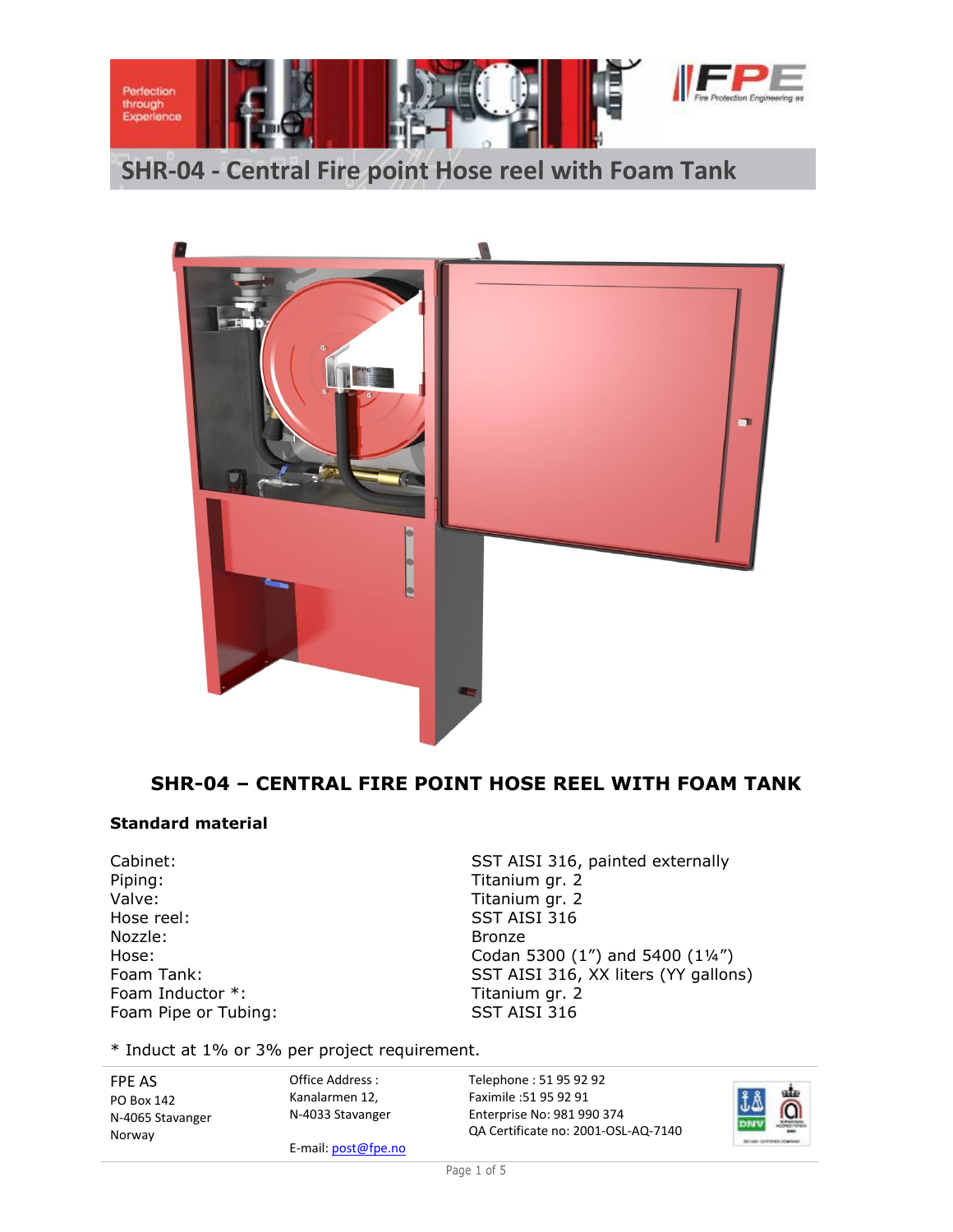

#### **Installation**

Mount: Bolted to deck.

#### **Operation**

Water Only: Open isolation valve, remove hose to required length, open nozzle.

Foam: Open foam valve. This hose reel model utilizes the venturi effect to pickup foam concentrate and injects it at an accurate 1% or 3% induction rate.

#### **Options**

| Piping: | • Cunifer CU 90/10 w/ Alubronze valve |
|---------|---------------------------------------|
|         | • Super Duplex Stainless Steel        |

| Pressure Indicators: | • Project Preference                                                                       |
|----------------------|--------------------------------------------------------------------------------------------|
| Cabinet:             | $\bullet$ Insulation<br>• Heater (Zone 1 Certified)                                        |
| Hose:                | • Hose Size                                                                                |
| Nozzle:              | • Project Preference                                                                       |
| Mount:               | • Seal weld w/ 309 filler wire (316SS to C.S.)                                             |
| Foam Concentrate:    | • Project Preference                                                                       |
| Accessories:         | • Project Preference*                                                                      |
|                      | * Fire extinguisher, first aid kit, flashlight etc. Accessories may increase cabinet size. |

| <b>Working pressure:</b> | 20 barg (290 psig) |
|--------------------------|--------------------|
| Test pressure:           | 30 barg (435 psig) |

FPE AS PO Box 142 N-4065 Stavanger Norway

Office Address : Kanalarmen 12, N-4033 Stavanger

E-mail: post@fpe.no

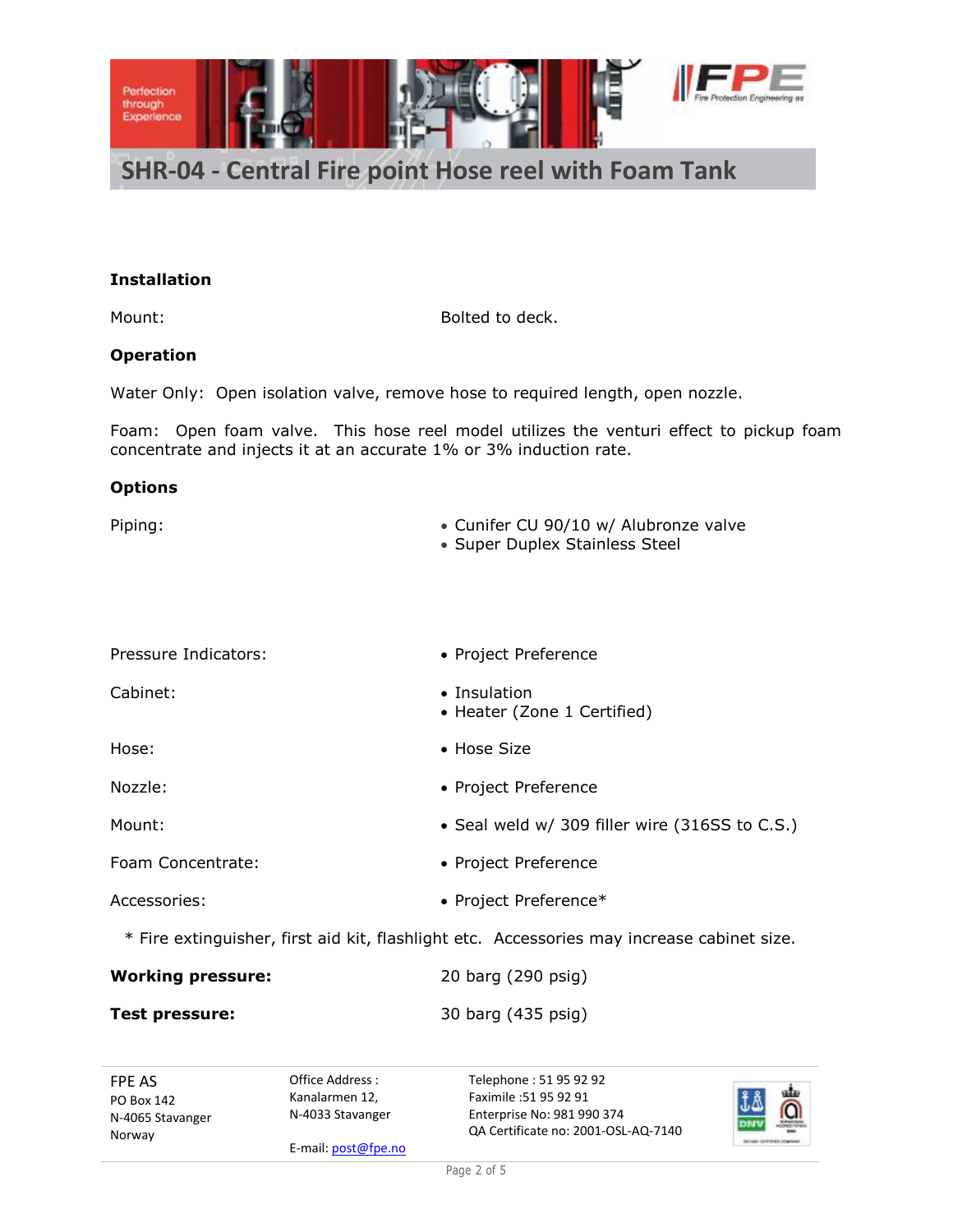

| Type                                  | Hose size $-$            | Cabinet | Cabinet | Cabinet | Weight |
|---------------------------------------|--------------------------|---------|---------|---------|--------|
|                                       | length                   | Width   | Height  | Depth   | (kg)   |
|                                       | (in x meter)             | (mm)    | (mm)    | (mm)    |        |
| SHR-04-25                             | $1 \times 25$            | 900     | 1600*   | 390     | 175    |
| SHR-04-32                             | $1\frac{1}{4} \times 25$ | 900     | 1600*   | 390     | 175    |
| * Excluding pedestal, height = 800 mm |                          |         |         |         |        |

## **Table 1: SHR-04-XX Dimension and Weight Data**

### **Table 2: SHR-04-XX Flow Data**

| Hose reel Inlet Pressure                                                              | SHR-04-32<br>w/ 60 gpm nozzle | SHR-04-32<br>w/ 95 gpm nozzle |  |  |
|---------------------------------------------------------------------------------------|-------------------------------|-------------------------------|--|--|
| barg (psig)                                                                           | lpm (gpm)                     | lpm (gpm)                     |  |  |
| 6(87)                                                                                 | 135 (30)                      | 171 (43)                      |  |  |
| (116)<br>8                                                                            | 156 (34)                      | 198 (50)                      |  |  |
| 10 (145)                                                                              | 175 (38)                      | 220 (56)                      |  |  |
| Notes:<br>1. Nozzle ratings imply XX gpm at 100 psi (7barg) nozzle inlet<br>pressure. |                               |                               |  |  |

FPE AS PO Box 142 N-4065 Stavanger Norway

Office Address : Kanalarmen 12, N-4033 Stavanger

E-mail: post@fpe.no

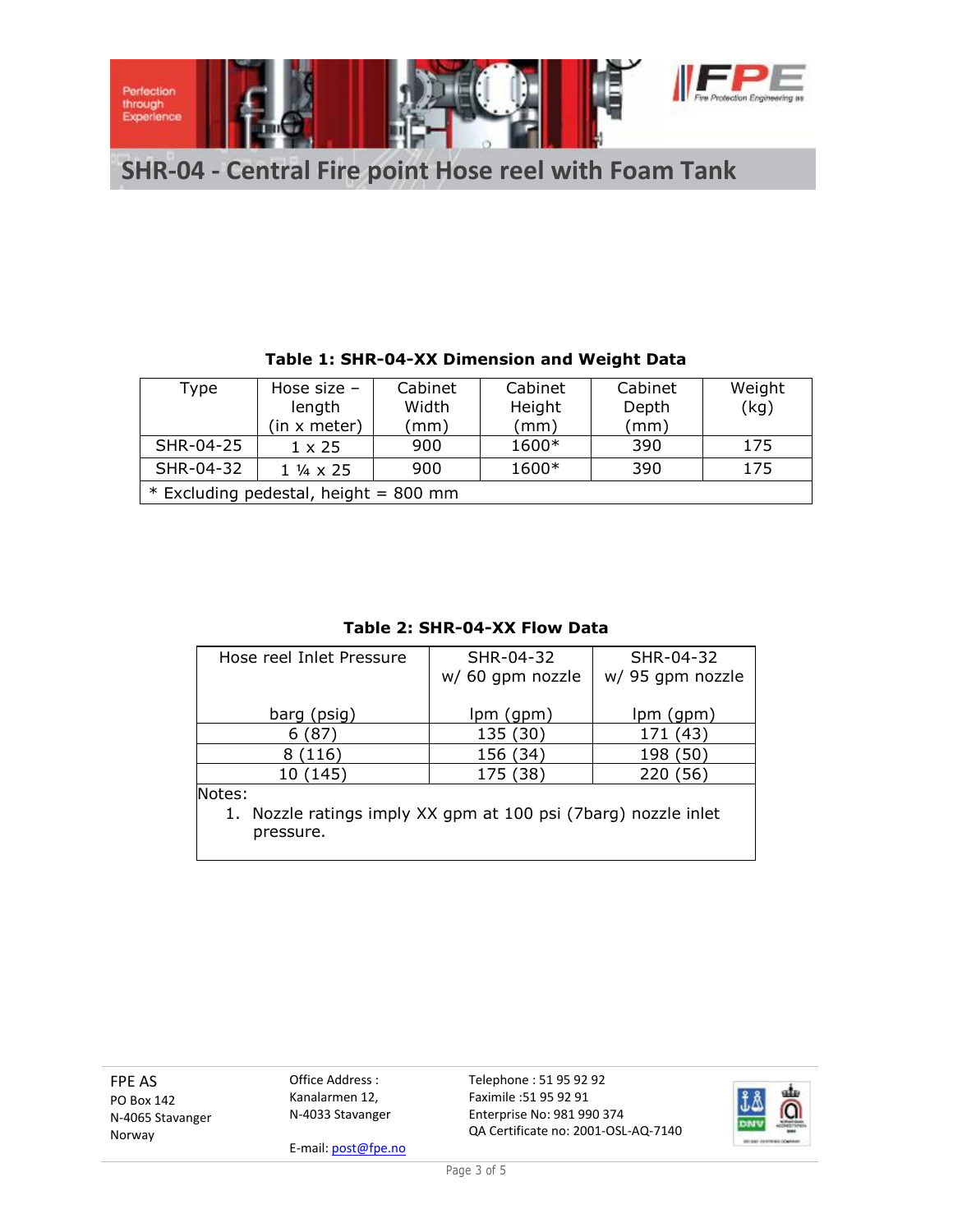

**P&ID**



FPE AS PO Box 142 N-4065 Stavanger Norway

Office Address : Kanalarmen 12, N-4033 Stavanger